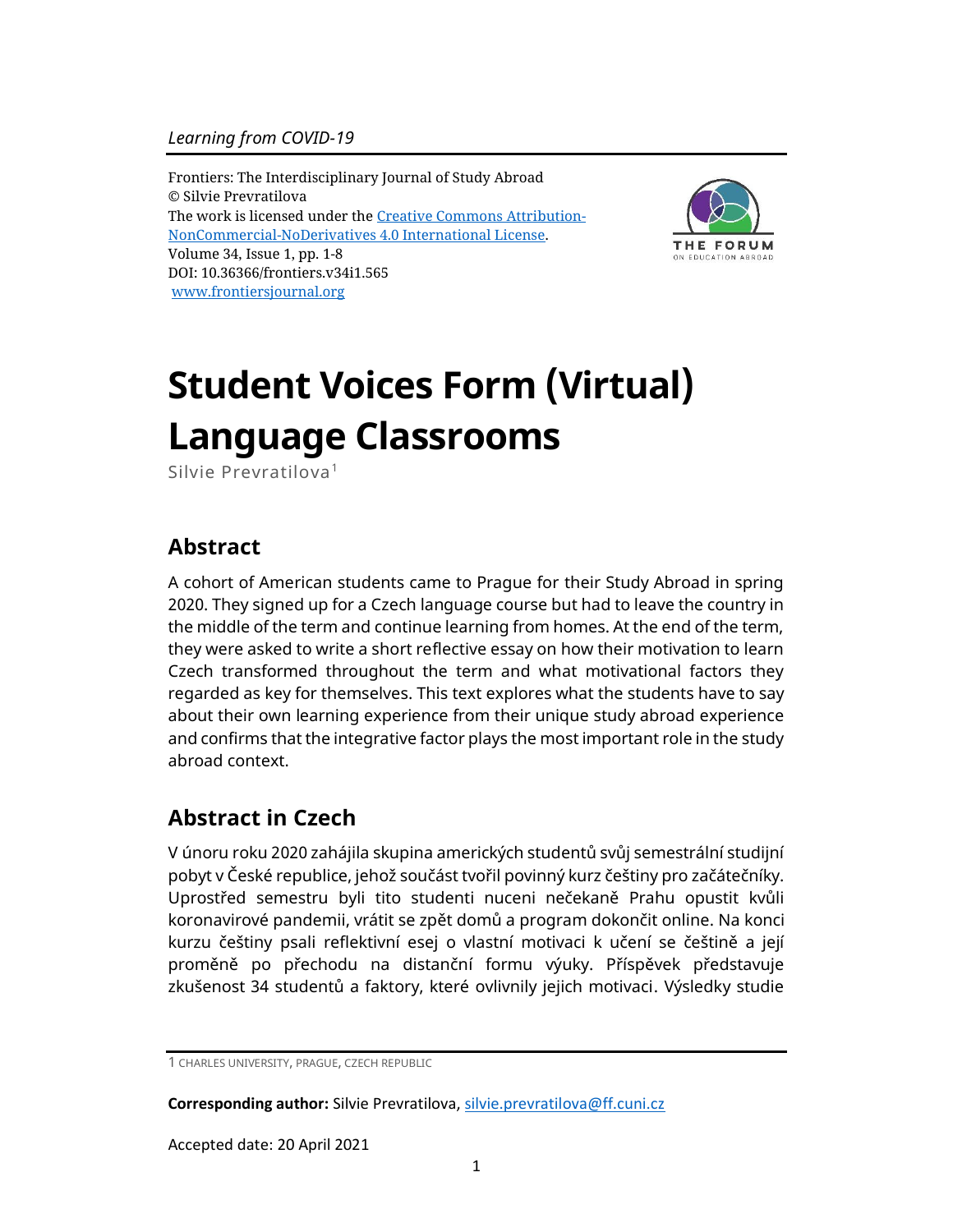potvrdily klíčovou roli potřeby integrace do cílové kultury, jež po návratu domů vedla k demotivaci, a nutnost adaptace sylabu kurzu při změně kontextu výuky.

#### **Keywords:**

Attitudes, Czech, motivation, second language, reflective essays

Every year, thousands of students come to the Czech Republic for their Study Abroad. In the spring of 2020, just like every other semester, a cohort of nearly fifty students travelled to Prague from various US universities to study in our program where they attend a mandatory Elementary Czech course. This text reflects the experience of those students and the shifts in their motivation to learn the Czech language based on a small-scale survey comparing the sources of motivation before and after going online.

Researchers have been examining Study Abroad as a language learning context for decades (Carroll, 1967; Freed, 1995; Kinginger, 2008), with a primary focus on the linguistic gains of the language learners. Other areas of interest have been identity, change in beliefs about language learning, and motivation. Unsurprisingly, the most intensely investigated languages have been widely taught languages: English, Spanish, French, German, or Russian. Very little is known about the students' motivation to learn a small language, such as Czech, and likewise, the sources of motivation and factors driving potential change in attitudes towards learning Czech. We know even less about how leaving the country and going online affected the students' motivation.

Under usual circumstances, the spring term runs from February to May and the compulsory Czech language course begins with an intensive introductory week and thereafter, takes place twice a week from 8:20 to 9:50 in the morning. The syllabus has been carefully designed to meet the students' needs while staying in Prague and learning Czech as a second language (the language of the country where the learner lives). It covers a range of issues such as meeting people, ordering at a café, shopping as well as making simple arrangements, apologizing, travel and talking about life in Prague. The course also covers a variety of socio-cultural aspects of living in the country and using the language. For the majority of our students, who never had learned a Slavic language before, learning Czech is a brand-new experience.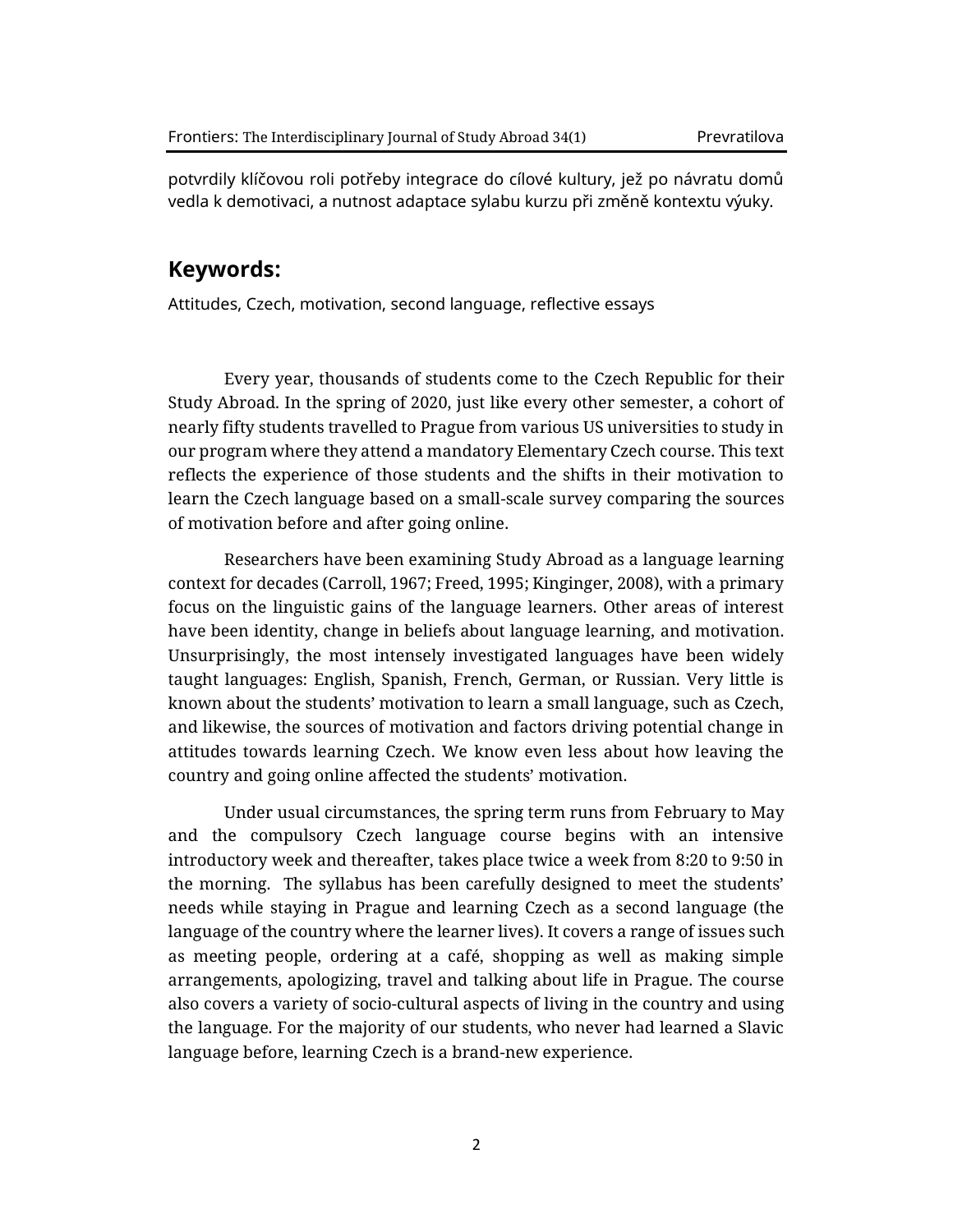A recent study on American students living and studying in Prague for a semester suggested that they may suffer from an initial anxiety. Also, that the students' attitudes towards learning Czech often go through a turbulent curve from the initial mixed (or negative) attitude to a prevailing positive attitude at the end $^1$  (Prevratilova, 2019).

In the spring of 2020, students had to leave the country after six weeks of learning Czech and living in Prague. The whole program went online within days, and classes were taught through LifeSize, a platform that the program had instant access to, including on-site technical support. LifeSize served well for large group lectures, but it does not support group work in break-out rooms. However, the teachers had no choice as to what platform they could use, which aimed at keeping all the online courses in one format to secure technical support both for the teachers and the students as well as simplicity for the students, who did not need to navigate a variety of applications for different courses. After the abrupt, unprecedented turn to emergency online teaching, the lively and interactive face-to-face-lessons turned to meetings where the teachers tried to motivate and engage the learners in the new, disruptive environment. Although most of the students handed in their homework on time in sufficient quality, throughout the online sessions the students did not respond actively, they seemed to have forgotten most of what they had learned in the classes in Prague and the online classes were not enjoyable, unlike the face-to-face (FTF) classes. Their motivation to learn seemed to have stayed in Prague. From the desire to integrate into the local culture, their efforts transferred into the instrumental need to get the credit and a good grade on their transcript. The whole context of learning shifted from learning Czech as a second language to learning it as a foreign language (learning in the country where the target language is not spoken), which required a different pedagogical approach.

As teachers who always strive for learner autonomy and aim at covering areas of the language that are of immediate use for the students, we restructured the syllabus completely, knowing that making students learn how to arrange a simple meeting in Czech is of no use at all. Since the students only valued the ability to speak Czech while staying in Prague, it quite possibly did not seem to make much sense to them to learn this skill. After their departure, they usually did not see whether or how it can be useful for them in the future. As we were aware of the shift in motivation, we identified two learning areas of special concern: linguistic and sociocultural. In the altered syllabus, very little

 $1$  The study presented specific factors affecting motivation in the Study Abroad context (Prevratilova, 2019).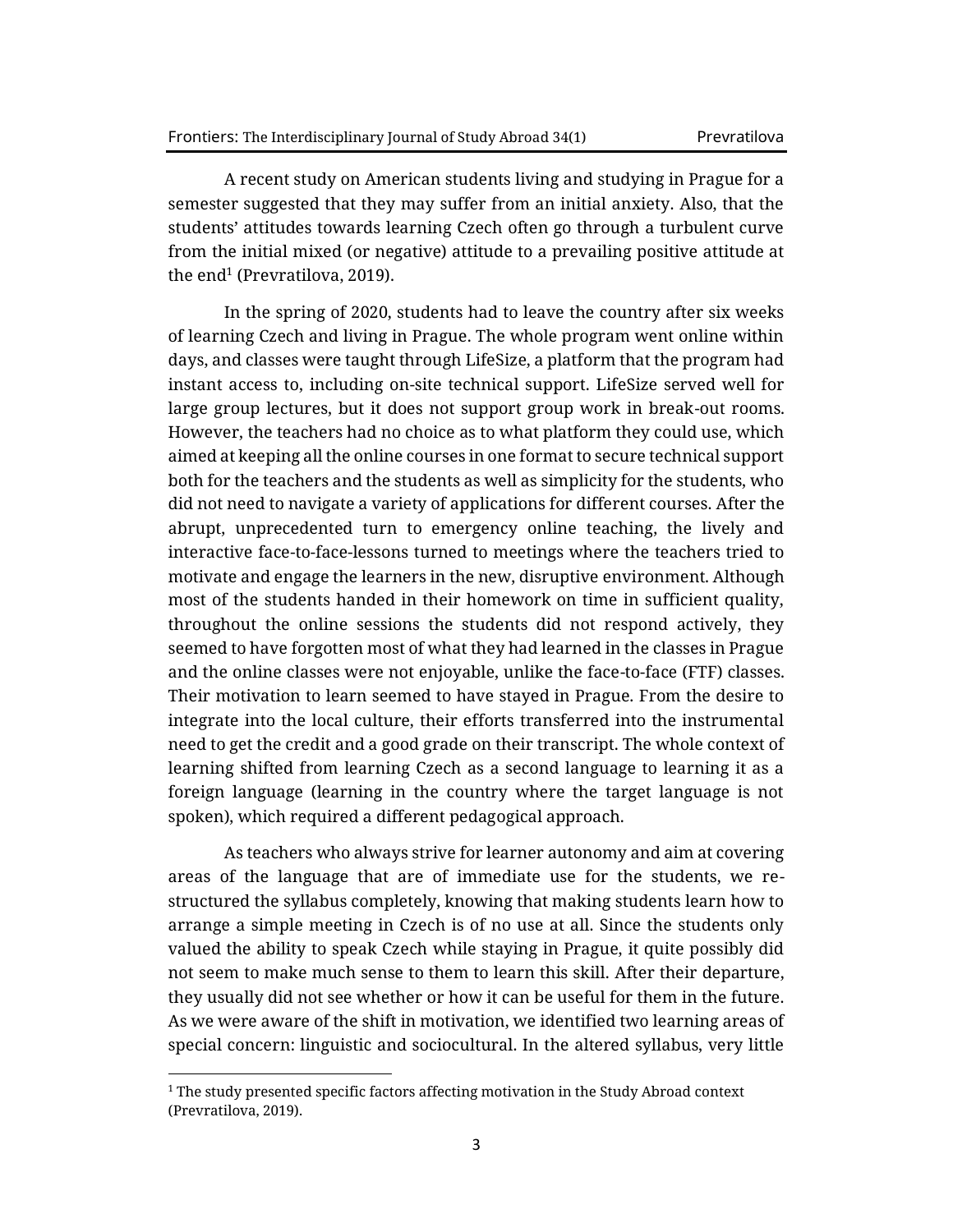new language was supposed to be taught and students were going to recycle what they had learned in the first six weeks of class in two main tasks: The first was a presentation in Czech on a place or event in Prague memorable to them and secondly, a video summarizing their experience that showed how much Czech they had learned. Both tasks were subsequently shared among students for peer evaluation and discussion (both in Czech and in English).

Later in the semester, the socio-cultural aspect of living and possibly working in a foreign country was going to receive more attention. Also, there would be a discussion in English on specific areas of intercultural communication with a focus on the comparison of American and Czech cultures that highlighted the potential use in the students' future professional careers.

As one of the final tasks, students could choose to write a reflective essay about how they view their own process of motivation towards learning Czech from the beginning to the end of the semester. The aim was to trace the students' path through their unique language learning experience. We sought answers to questions relating to 1) the students' initial motivation to learn Czech and their attitude to learning and using the language, 2) the shift of motivation after leaving the country and going online during the lockdown, 3) the sources of motivation and de-motivation among those students. Thirty-four students agreed to participate in the study. Their essays were analysed with Atlas.ti software.

As predicted, the analysis of data showed a mixture of initial attitudes ranging from anxiety and the fear of failure to excitement and the desire to learn more about the local culture through its language. Their attitudes concerned emotional, socio-cultural as well as linguistic aspects of language learning. 50 % of the students admitted that they were taking Czech because they had to. Some were worried about their academic success due to their "inadequate linguistic self" (Douglas Fir Group, 2016) or certain learning disabilities, such as dyslexia. Others said that they were excited to learn a new, exotic language and were hoping to get to know the local culture better. When being specific about the motivating and demotivating factors in FTF part of the semester, they repeatedly referred to the first days of the classes when they felt overwhelmed by the class. They explained this was because everything was new and different from any languages they had learned before. One student wrote: "*I was a bit overwhelmed by the language at first because it was so vastly different from what I had ever encountered and I found it hard* [sic] *to catch onto than Spanish, which I had taken for many years,*" or: "*At first, I felt a bit afraid of this language as it felt and sounded nothing like English.*" However, the motivation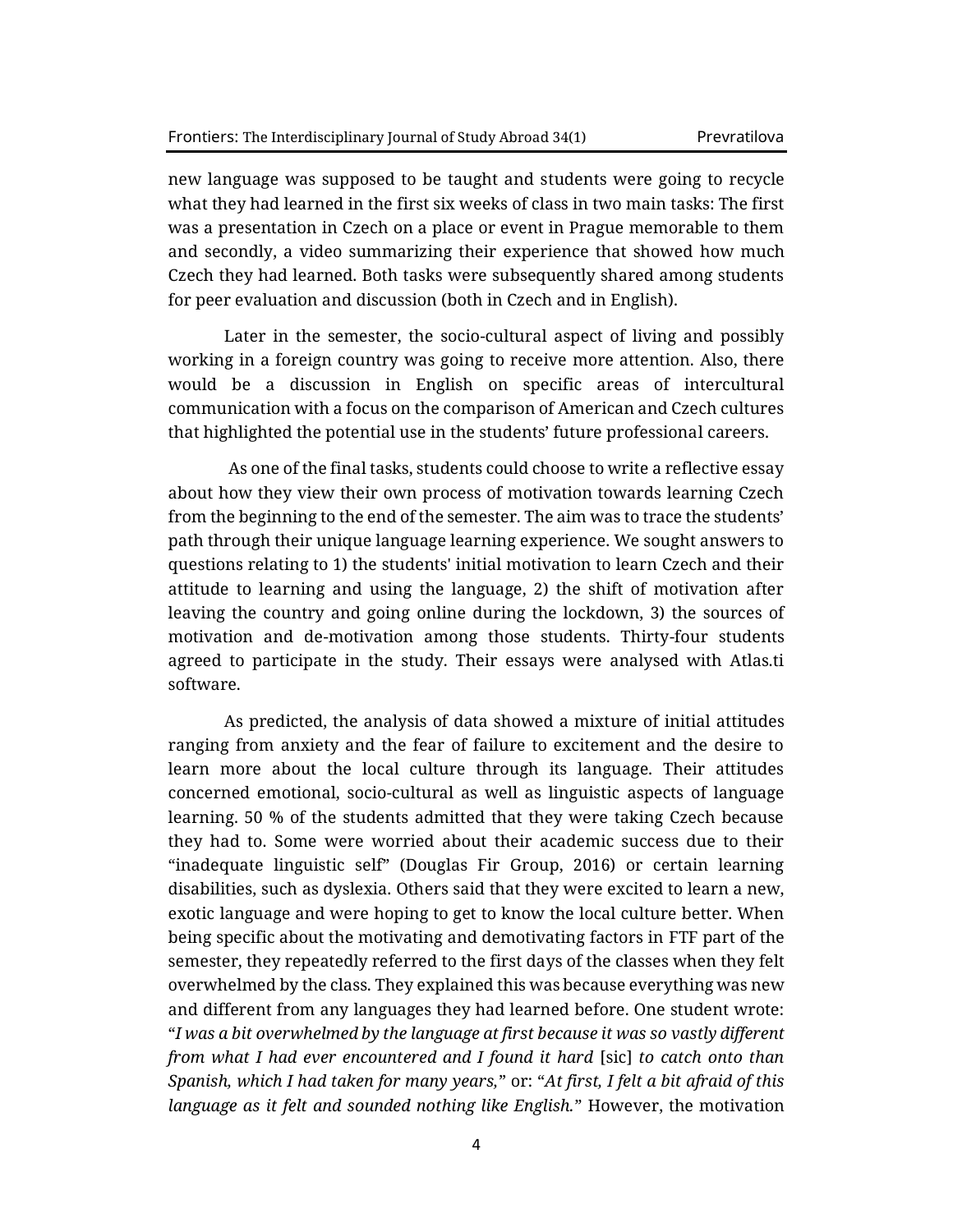rose after several days or weeks passed. Most students found that despite their inadequate linguistic self or learning disabilities, they were able to cope with the course content and apply it to their own personal experience. The main factor causing the increase in motivation was the integrative element of the course syllabus which aimed at topics immediately useful outside of class. This was frequently pointed out by the students. One student wrote: "*I quickly began to realize how useful it was to have a baseline knowledge of Czech language for everyday interactions,*" or: "*After even just a week of Czech, I had the tools to have more confidence […] I could greet people, say please and thank you, and understand basic terms. This was very motivating for me in the classroom,*" and: "*Soon after our first lesson in Czech, I started to see how valuable it was in my everyday life in Prague and it helped me stay motivated to learn as there was such a tangible positive result.*" The situations when they used Czech were mainly grocery shopping and basic conversations with staff in cafes and restaurants. In some cases, the desire to interact with locals represented a source of demotivation: when the students failed in communication outside class either because they lacked the linguistic tools or were not able to pronounce the words correctly and the communication partner did not comprehend, their motivation was endangered, which is not surprising: Dörnyei suggested lack of success as the third main demotivating factor in language classes (Dörnyei & Ushioda, 2011: 148).

The state of emergency, lockdown, and the order from their home universities to come back to the US caused the main motivational shift. The students had to pack and leave within hours, being worried about the ban on travel declared by the president of the USA. They responded emotionally to the abrupt end of their study abroad. One student recalled: "*Leaving Prague was extremely abrupt, as I got an email to leave from my home university at 4 am and booked a flight to leave within 6 hours. I really didn't have time to process what was happening, but I was disappointed that I really didn't accomplish my cultural or academic goals*," or as another stated: "*I was extremely upset when I had to leave Prague. I had both sadness and anger when I had to leave."* Some descriptions of their feelings at the time of departure were moving: "*I am not embarrassed to say I could not stop crying the entirety of the metro ride to the airport and the flight home. I was so frustrated and upset to the point of tears that I had no control over the situation, and I would never have the chance to live in Prague again."* Others also used the following adjectives to describe their hurt feelings, such as disappointed (which appeared eight times), sad, shocked, heartbroken, upset, angry, depressed, and devastated.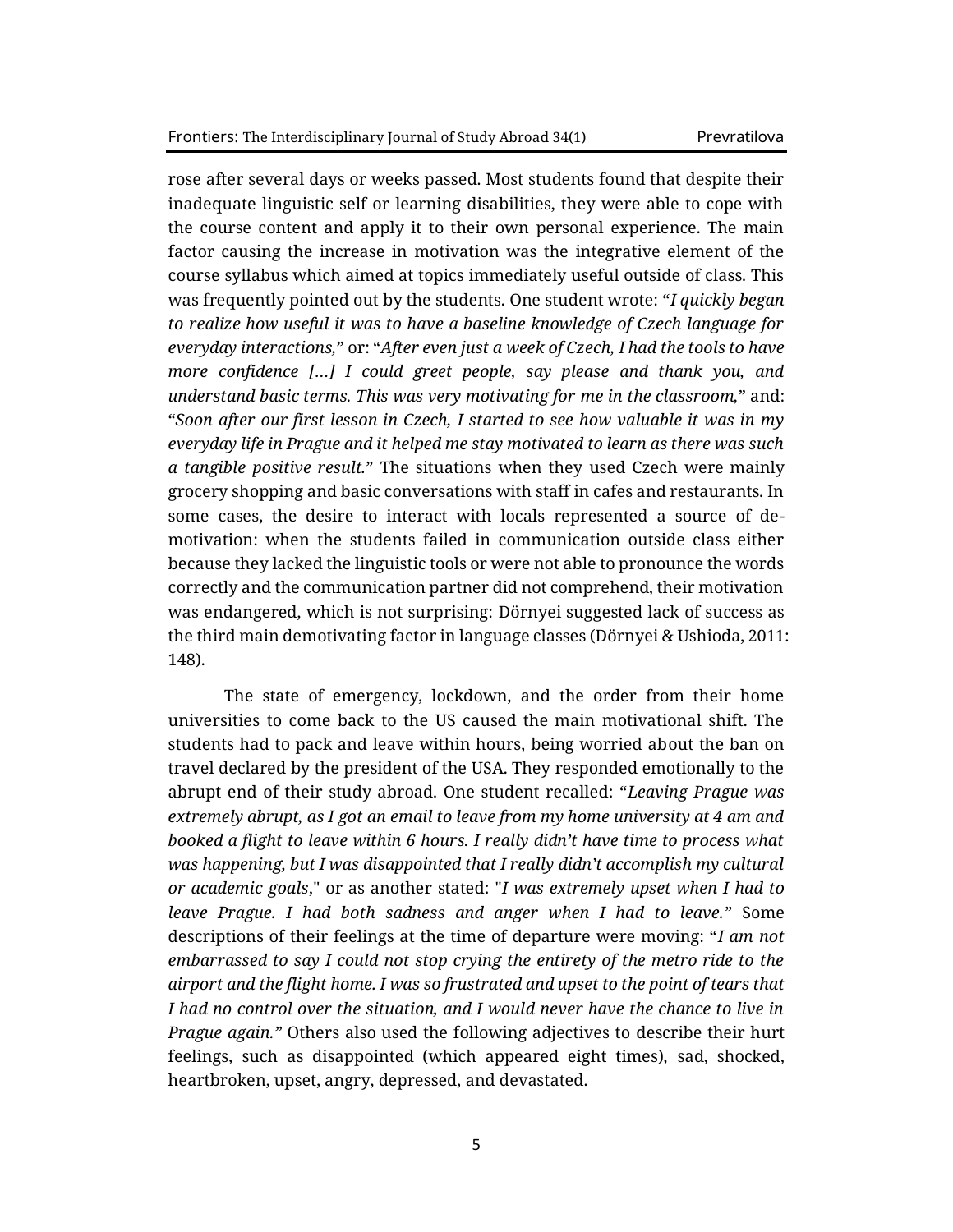After the return to their homes, students mostly found it hard to adapt to the new learning situation. Some students reported that they were used to studying in a school environment and relaxing at home. Suddenly, they had to adapt to learning from home, which a lot of them found extremely hard. One student said: "*Whenever I am in my house and trying to do schoolwork as opposed to being away at college feels very strange to me and I struggle motivating myself*," and another wrote: "*Across all of my classes, the desire to continue once returning back to the US was decreased just because home for the past couple years has become separated from school. When I return home, usually it is some form of a break, and this made it somewhat difficult to get readjusted to classes at home*." The sudden switch to distance learning caused stress and discomfort. Learning Czech from their homes in the USA seemed redundant due to the lack of practice and social contact, which made learning a huge burden in other classes, too. One said: "*To be frank, learning at home was a poor experience,*" or more specifically: "*Getting home, I honestly had, and still have, no motivation to learn in general. I have never been able to study at home, so this is my worst nightmare. It has been especially tough as every class is a constant reminder that I am not in Prague, a place I came to love.*" Unsurprisingly, 100% of students expressed a massive drop in motivation to learn Czech, since the main motivating factors (the desire to interact with the local culture) disappeared: "*Upon returning home, Czech felt almost unnecessary and sadly like a reminder that I was supposed to still be in Prague*." The teachers of Czech confirmed that the lack of motivation and social contact made it difficult to interact in the online environment and motivate the students to continue learning. Even with the syllabus adapted to intercultural communication (which half of the students explicitly welcomed) only two students out of the total of thirty-four saying that they still wanted to continue learning more Czech as a language.

Living in Prague was the strongest motivator just as leaving Prague was the strongest de-motivator. When in Prague, students regarded the course as very useful and hands-on. After going online and being forced to learn from home, the sources of motivation needed to be reassessed. The intercultural aspect seemed to be more in line with their needs or future careers and most students appreciated the shift in the syllabus after their departure. However, the previously mentioned assignment of a presentation and video which were peer-evaluated (both tasks were done in Czech) made them practice and maintain what they had learned in Prague. These assignments received positive reactions, such as: "*Once we were sent home, the best assignments were the presentation and video*," or: *"We made videos of us having a conversation which I found both fun and great practice at improving my Czech speaking skills."*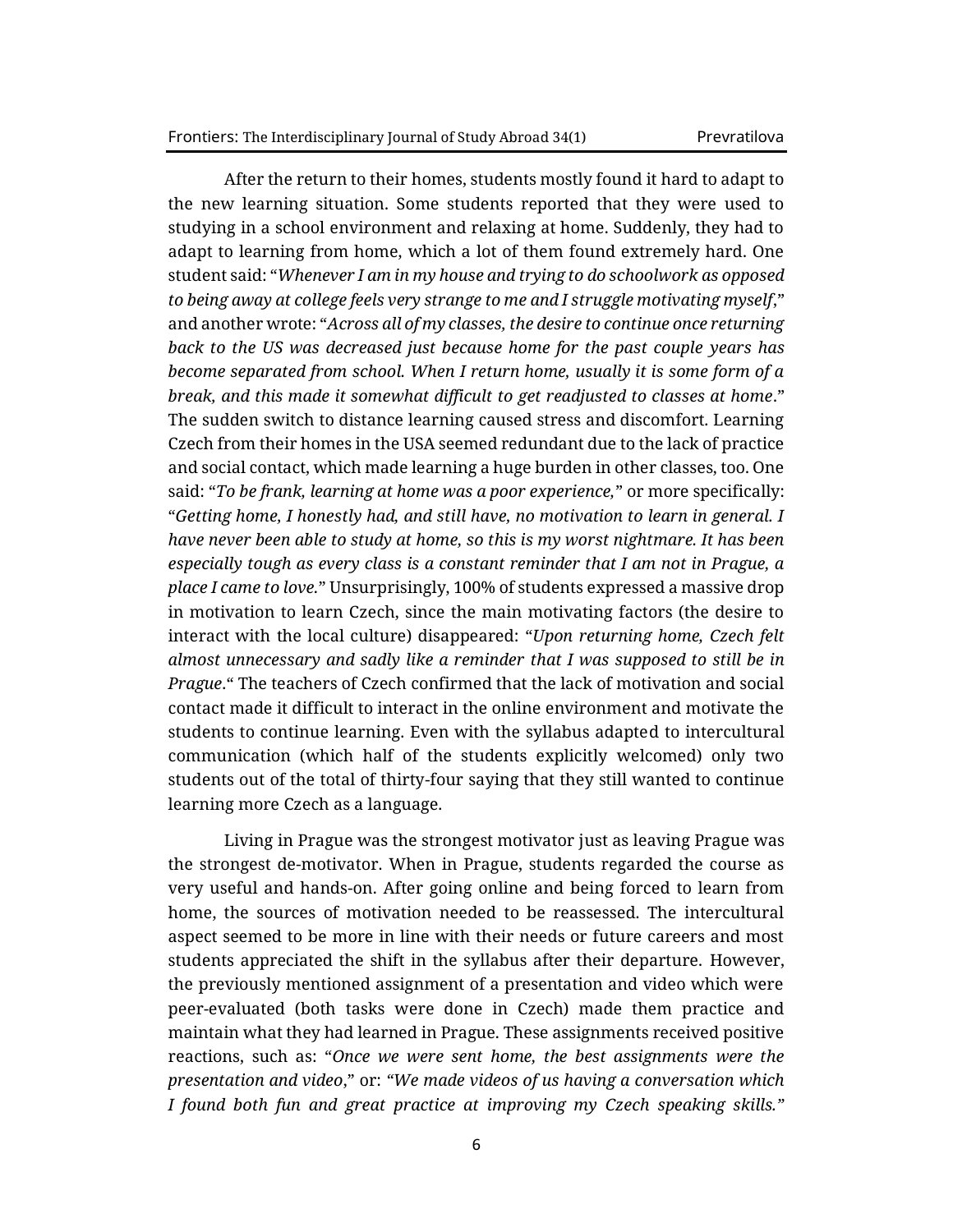Several students commented on the course as being their connection to Prague or a flashback to their stay. To quote them: "*When the class went online, it was still engaging because it brought me back to my abroad experience,*" and: "*I then realized learning Czech was my only remaining connection to Prague, so I embraced it and had a better attitude towards it. My motivation to learn Czech was now to keep a connection with Prague and to learn a unique skill.*"

The results of our survey have confirmed how the context of studying and living in the country where the language is spoken is unique and furthermore how strong this context is as the source of motivation to learn the local language. We also learned how challenging and demanding the sudden and violent turn to distant learning for most people was, and additionally, how strongly the move may affect motivation going forward towards learning not only a foreign language but towards learning in general. Furthermore, the importance of reconsidering students' needs in any type of learning condition proved to be key in syllabus design (Gacs, Goertler & Spasova, 2020).

We believe that students will be back to study and live in Prague and that they will be taking courses that will have been uniquely designed to accommodate their life here.

### **References**

- Carroll, J. (1967). Foreign language proficiency levels attained by language majors near graduation from college. *Foreign Language Annals*, 1, 131–151. 967 <https://doi.org/10.1111/j.1944-9720.1967.tb00127.x>
- Dörnyei, Z., & Ushioda E. (2011). *Teaching and researching motivation*. 2nd ed. Harlow: Longman.
- Douglas Fir Group (2016). A transdisciplinary framework for SLA in a multilingual world. *Modern Language Journal*, 100 (Supplement 2016), 19–47. https://doi.org/10.1111/modl.12301
- Freed, B. (Ed.) (1995). *Second language acquisition in a study abroad context*. Amsterdam: John Benjamins.
- Gacs, A., Goertler, S., & Spasova, S. (2020). Planned online education versus crisis-prompted online language teaching: Lessons for the future. *Foreign Language Annals*, 53(2), 380–392. https://doi.org/10.1111/flan.12460
- Kinginger, C. (2008). Language learning in study abroad: Case histories of Americans in France. *Modern Language Journal Monograph Series*, Vol. 1. Oxford: Blackwell. <https://doi.org/10.1111/j.1540-4781.2008.00821.x>
- Prevratilova, S. (2019). Should we make them study Czech while they study here? Change of Students' Attitudes towards Learning Czech during Study Abroad. *Studie z aplikované lingvistiky.* Praha: UK FF, 52–65.